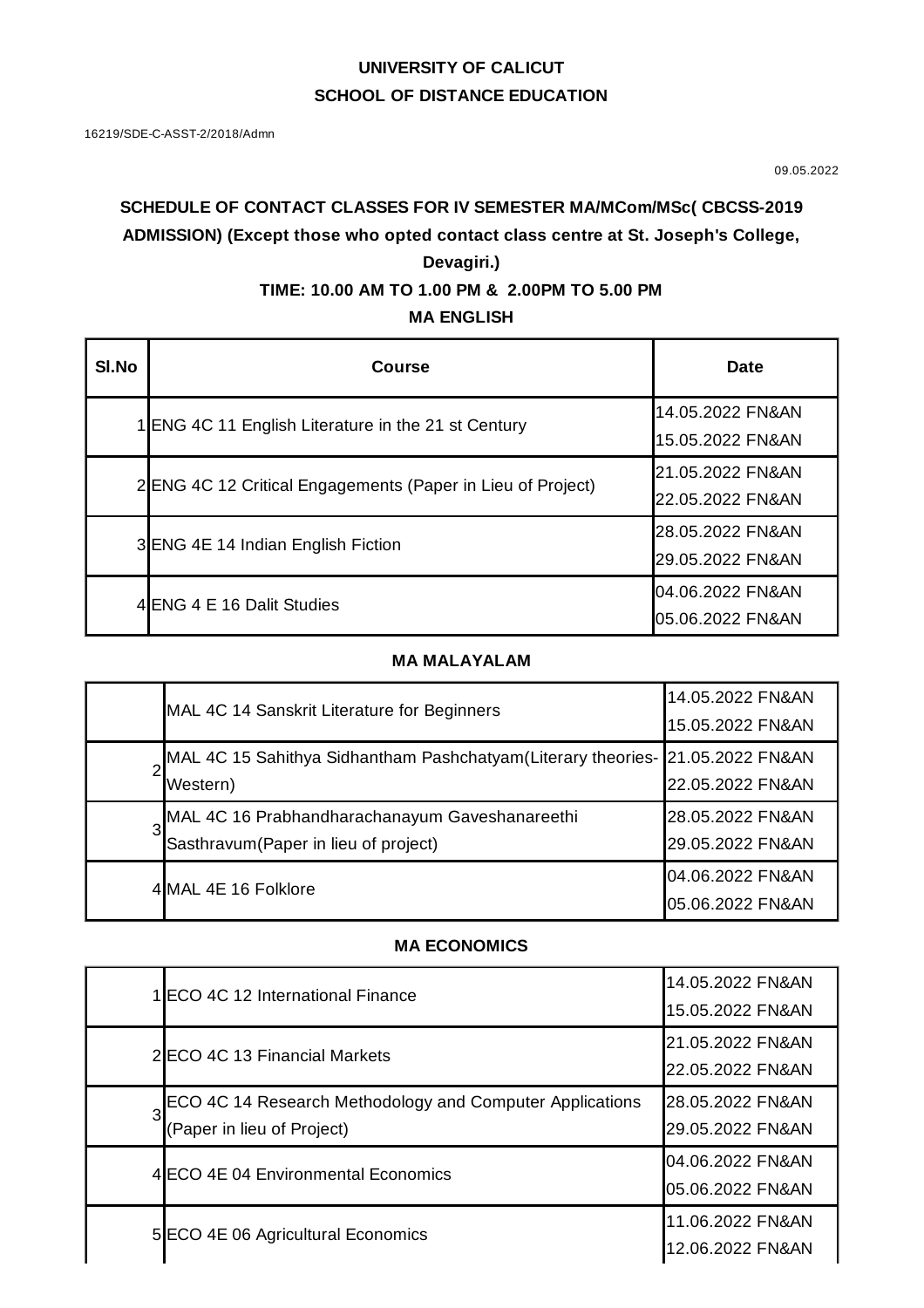## **MA HISTORY**

| 1 HIS 4C 01 Problems and Debates in Contemporary India   | 14.05.2022 FN&AN<br>15.05.2022 FN&AN |
|----------------------------------------------------------|--------------------------------------|
| 2 HIS 4C 02 Selected Themes in Pre-Modern South India    | 21.05.2022 FN&AN<br>22.05.2022 FN&AN |
| 3 HIS 4C 03 Digital History (Paper in lieu of Project)   | 28.05.2022 FN&AN<br>29.05.2022 FN&AN |
| 4 HIS 4E 02 Human Geography                              | 04.06.2022 FN&AN<br>05.06.2022 FN&AN |
| 5 HIS 4E 06 Indian Literature in Historical Perspectives | 11.06.2022FN&AN<br>12.06.2022 FN&AN  |

### **MA SOCIOLOGY**

| 1 SOC 4C 11 Current Debates in Social Theory                                         | 14.05.2022 FN&AN<br>15.05.2022 FN&AN |
|--------------------------------------------------------------------------------------|--------------------------------------|
| 2 SOC 4C 12 Economic Sociology                                                       | 21.05.2022 FN&AN<br>22.05.2022 FN&AN |
| SOC 4C 13 Contemporary Keralam: Discussion and<br>Debates (Paper in lieu of Project) | 28.05.2022 FN&AN<br>29.05.2022 FN&AN |
| 4 SOC 4E 07 Kerala Society: Structure and Change                                     | 04.06.2022 FN&AN<br>05.06.2022 FN&AN |

#### **MSc MATHEMATICS**

| 1 MTH 4C 15 Advanced Functional Analysis                                               | 14.05.2022 FN&AN<br>15.05.2022 FN&AN |
|----------------------------------------------------------------------------------------|--------------------------------------|
| MTH 4C 16 Optimization Techniques in Operations Research(<br>Paper in lieu of Project) | 21.05.2022 FN&AN<br>22.05.2022 FN&AN |
| 3 MTH 4E 05 Advanced Complex Analysis                                                  | 28.05.2022 FN&AN<br>29.05.2022 FN&AN |
| 4 MTH 4E 10 Fluid Dynamics                                                             | 04.06.2022 FN&AN<br>05.06.2022 FN&AN |
| 5 MTH 4E 12 Representation Theory                                                      | 11.06.2022 FN&AN<br>12.06.2022 FN&AN |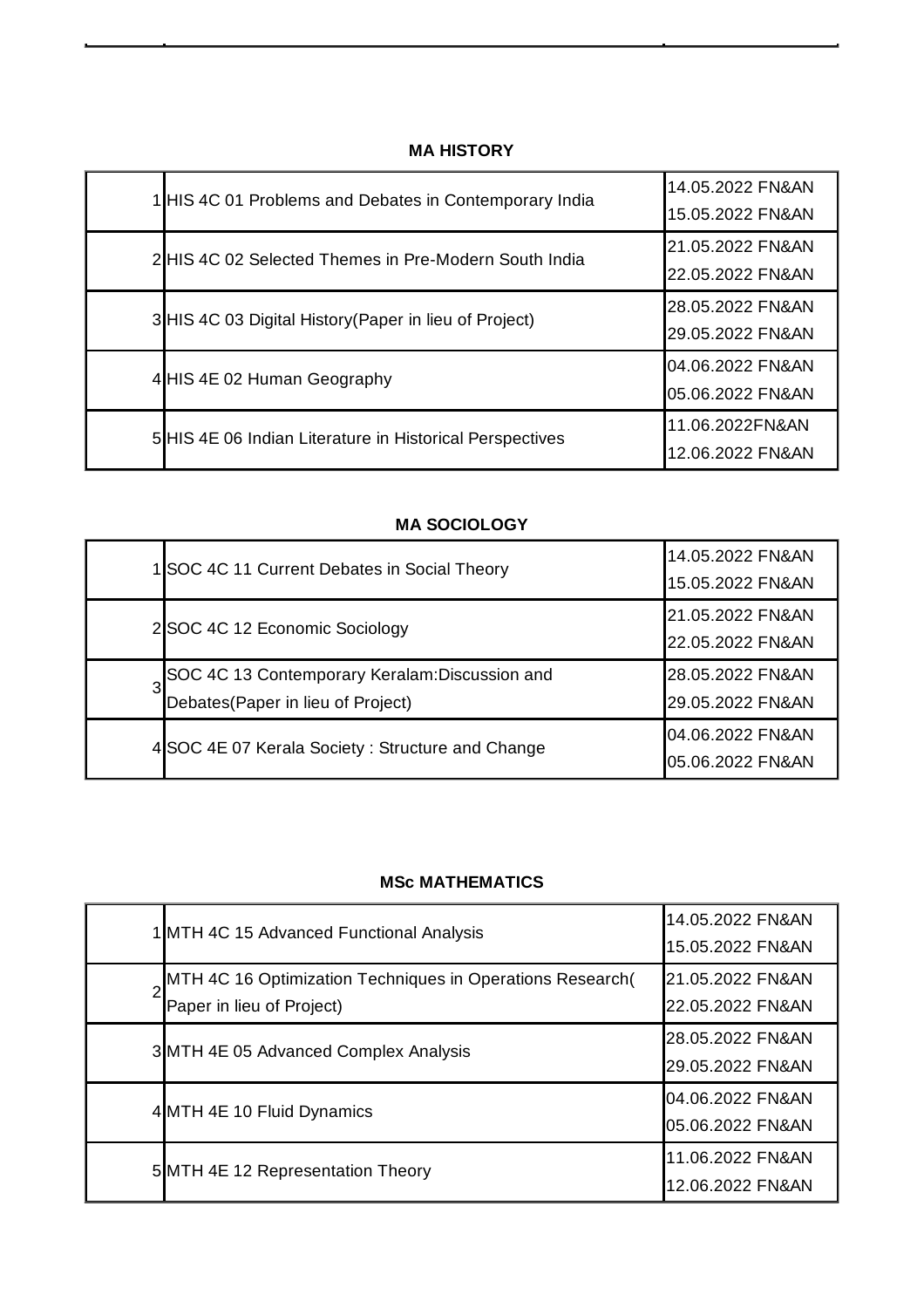**MCOM**

| 1 MCM 4C 14 Financial Derivatives & Risk Management                          | 14.05.2022 FN&AN<br>15.05.2022 FN&AN |
|------------------------------------------------------------------------------|--------------------------------------|
| 2 MCM 4C 15 Income Tax Law, Practice and Tax Planning II                     | 21.05.2022 FN&AN<br>22.05.2022 FN&AN |
| 3MCM 4C 16 Emerging Business in Indian Economy (Paper in lieu<br>of Project) | 28.05.2022 FN&AN<br>29.05.2022 FN&AN |
| 4 MCM 4EF 03/MCM 4EFT 03 International Finance                               | 04.06.2022 FN&AN<br>05.06.2022 FN&AN |
| 5 MCM 4EF 04 Advanced Strategic Financial Management                         | 11.06.2022 FN&AN<br>12.06.2022 FN&AN |

## വിദ്യാർഥികൾ അവരവരുടെ ഐഡന്റിറ്റി കാർഡ് സഹിതം നിശ്ചിത കേന്ദ്രങ്ങളിൽ ക്ലാസിന്<mark>റ</mark> ഹാജരാകേണ്ടതാണ്**.**

| ക്രമ നമ്പർ     | കോണ്ടാക്ട് ക്ലാസ് കേന്ദ്രങ്ങൾ       | നടത്തപെടുന്ന വിഷയങ്ങൾ                                          |
|----------------|-------------------------------------|----------------------------------------------------------------|
| $\overline{2}$ | Govt.College, Madappally            | MCom, MA History, MA English, MA<br>Malayalam, MA Sociology,MA |
|                |                                     | Economics.                                                     |
| 3              | Govt.College, Malappuram            | MCom, MA Economics, MA Malayalam                               |
| $\overline{4}$ | MES KVM College, Valanchery         | ∣MCom                                                          |
| 5              | Govt.College, Chittur               | MCom, MA English                                               |
| 6              | MES Kalladi College, Mannarkkad     | MA History, MA Economics, MA                                   |
|                |                                     | Malayalam, MSc Mathematics.                                    |
|                |                                     | MA English, MA Malayalam, MA History,                          |
| $\overline{7}$ | Sree Kerala Varma College, Thrissur | MA Sociology, MA Economics, MSc                                |
|                |                                     | Mathematics.                                                   |
| 8              | St. Thomas College, Thrissur        | ∣MCom                                                          |
| 9              | WMO College, Muttil                 | ∣MCom                                                          |